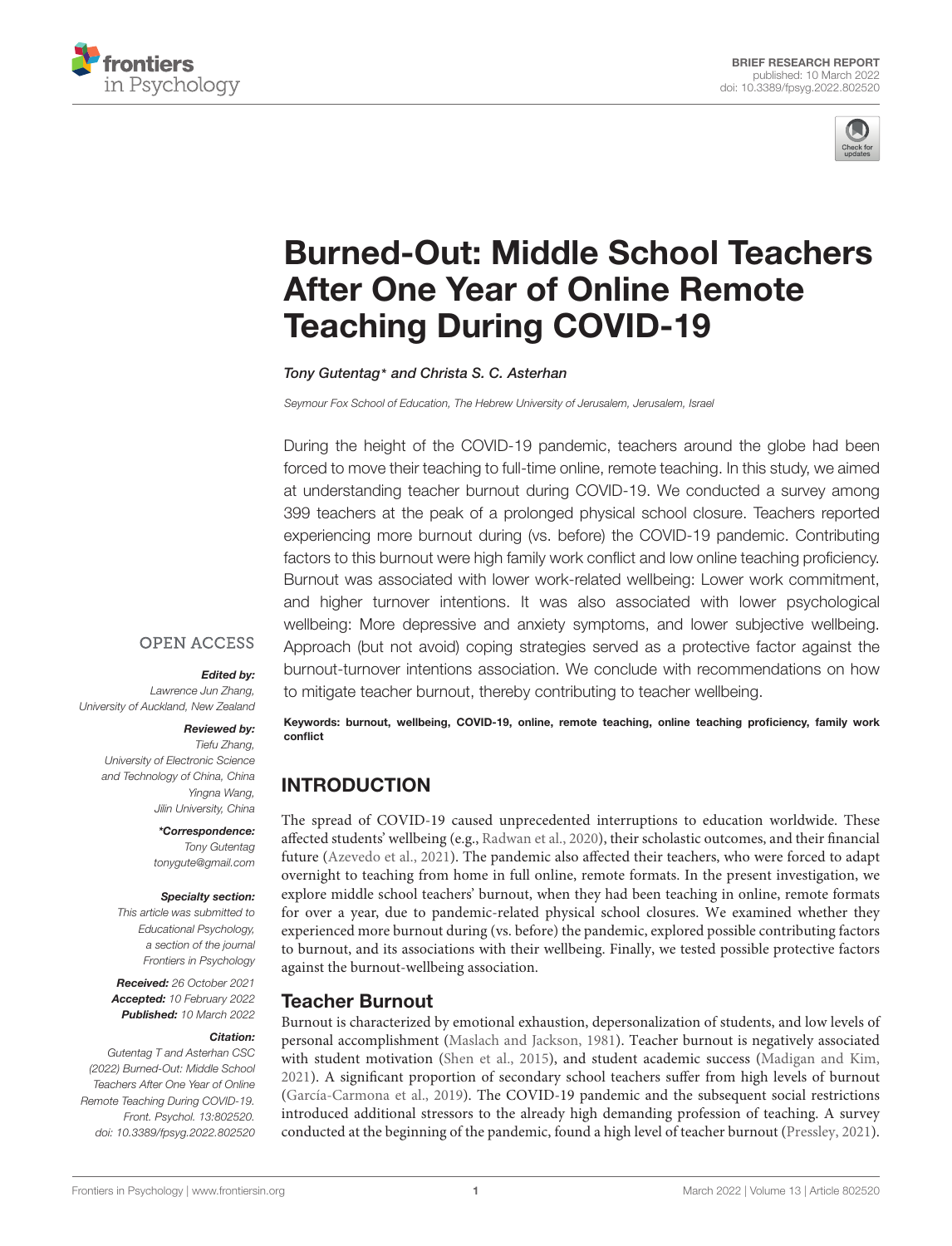It is therefore important to understand teacher burnout during COVID-19 pandemic, its extent, contributing factors, correlates, and the protective factors against it.

# Contributing Factors to Teacher Burnout

The COVID-19 related restrictions introduced two significant changes to the teaching profession that occurred overnight and lasted for prolonged periods of time: Teaching from home (instead of in designated spaces, that is: schools) and teaching using remote, online communication technologies (instead of face-to-face and collocated). Therefore, a first contributing factor to teacher burnout could be increased family work conflict especially during lockdowns. Teachers were forced to teach from their private homes, while also caring for other family members (e.g., children, elderly) and juggling between family and work duties. A recent study among healthcare workers during COVID-19 showed that family work conflict was one of the contributing factors to burnout [\(Cotel et al.,](#page-5-6) [2021\)](#page-5-6). A second contributing factor to increased teacher burnout during the pandemic could be the conversion to full-time online, remote teaching. Previous work has shown that online instructors suffer from more burnout in general [\(Hogan and](#page-5-7) [McKnight,](#page-5-7) [2007\)](#page-5-7). During the pandemic, teachers mentioned the absence of preparation, training and proper infrastructure as a major challenge of online, remote teaching during the pandemic [\(Kundu and Bej,](#page-5-8) [2021\)](#page-5-8).

# Correlates of Teacher Burnout

Burnout goes hand-in-hand with teacher wellbeing (e.g., [Tiwari et al.,](#page-5-9) [2020\)](#page-5-9). Substantial increases in distress were reported in the first months of the pandemic [\(Daly and](#page-5-10) [Robinson,](#page-5-10) [2021\)](#page-5-10), with over two-third of teachers reporting that the pandemic had negatively affected their psychological health [\(Allen et al.,](#page-4-1) [2020\)](#page-4-1). With respect to work-related wellbeing, burned-out teachers are less committed to their jobs, and consider leaving the profession more often [\(Ford](#page-5-11) [et al.,](#page-5-11) [2019\)](#page-5-11). With respect to psychological wellbeing, burnedout teachers also experience more depression and anxiety [\(Schonfeld and Bianchi,](#page-5-12) [2016\)](#page-5-12), and lower subjective wellbeing [\(Tiwari et al.,](#page-5-9) [2020\)](#page-5-9).

# Protective Factors Against Teacher Burnout

Despite the harmful effects that the COVID-19 pandemic may have had on teacher wellbeing, there may also be protective factors moderating the burnout-wellbeing association during this time. Ways to cope with stressful life events can be divided into approach (functional; e.g., acceptance) and avoid (dysfunctional; e.g., denial) strategies [\(Carver and Scheier,](#page-5-13) [1998\)](#page-5-13). A survey study conducted among teachers during the beginning of the conversion to online remote teaching, found that approach, but not avoid, coping strategies were associated with better psychological outcomes (i.e., wellbeing, health, happiness, resilience, growth during trauma; [MacIntyre et al.,](#page-5-14) [2020\)](#page-5-14).

# The Present Investigation

Since the inception of the COVID-19 pandemic, there were three state-mandated lockdowns in Israel. The exit strategy from each lockdown involved several steps, yet mainstream middle schools were always the last to return to face-to-face, collocated teaching and learning. The data for this investigation was collected toward the end of the third lockdown in Israel (February to March, 2021). We chose to focus on middle school teachers since at the time of data collection they were still mandated to teach in online, remote formats, and had been doing so for almost one full year.

Our research hypotheses in this investigation were as follows:

(H1) Middle school teachers experienced more burnout during (vs. before) the COVID-19 pandemic.

(H2) High family work conflict and low online teaching proficiency would be contributing factors to teacher burnout during the COVID-19 pandemic.

(H3) Greater teacher burnout during the COVID-19 pandemic would be associated with lower work-related and psychological wellbeing.

(H4) Approach, but not avoid, coping strategies would moderate the association between burnout and teacher wellbeing during the COVID-19 pandemic.

# METHOD

# **Participants**

The final sample consisted of 399 teachers (see **[Table 1](#page-1-0)** for demographics). The sample was representative with respect to the gender distribution of teachers in Israel [\(Israeli Central](#page-5-15) [Bureau of Statistics,](#page-5-15) [2019\)](#page-5-15), and social-economic ranking in Israel [\(Israeli Central Bureau of Statistics,](#page-5-16) [2021\)](#page-5-16). Four hundred and twenty additional teachers did not pass the selection criteria, which were being an active middle school teacher in the Hebrew speaking public education sector, who presently teaches in online, remote formats only, has given consent to participate and has completed the survey; 266 additional teachers did not complete the survey. Participants were recruited via an initiated contact with every public secular and religious school in the Hebrew speaking sector of the Israeli education system, and via Facebook and Whatsapp, until quota (2/3 secular and 1/3 religious public schools, to represent their relative frequency in the population in Israel) was met. Participants were compensated with vouchers equivalent to 50 NIS.

<span id="page-1-0"></span>TABLE 1 | Teacher demographics.

| Demographic             | <b>Statistics</b><br>$M_{a\alpha e} = 38.01$ , $SD_{a\alpha e} = 10.41$ |  |  |  |  |  |  |
|-------------------------|-------------------------------------------------------------------------|--|--|--|--|--|--|
| Age                     |                                                                         |  |  |  |  |  |  |
| Gender                  | 76.2% female                                                            |  |  |  |  |  |  |
| Native Hebrew speakers  | 90.79%                                                                  |  |  |  |  |  |  |
| Social-economic ranking | $M = 6.18$ , $SD = 1.87$ (on a 1-10 scale)                              |  |  |  |  |  |  |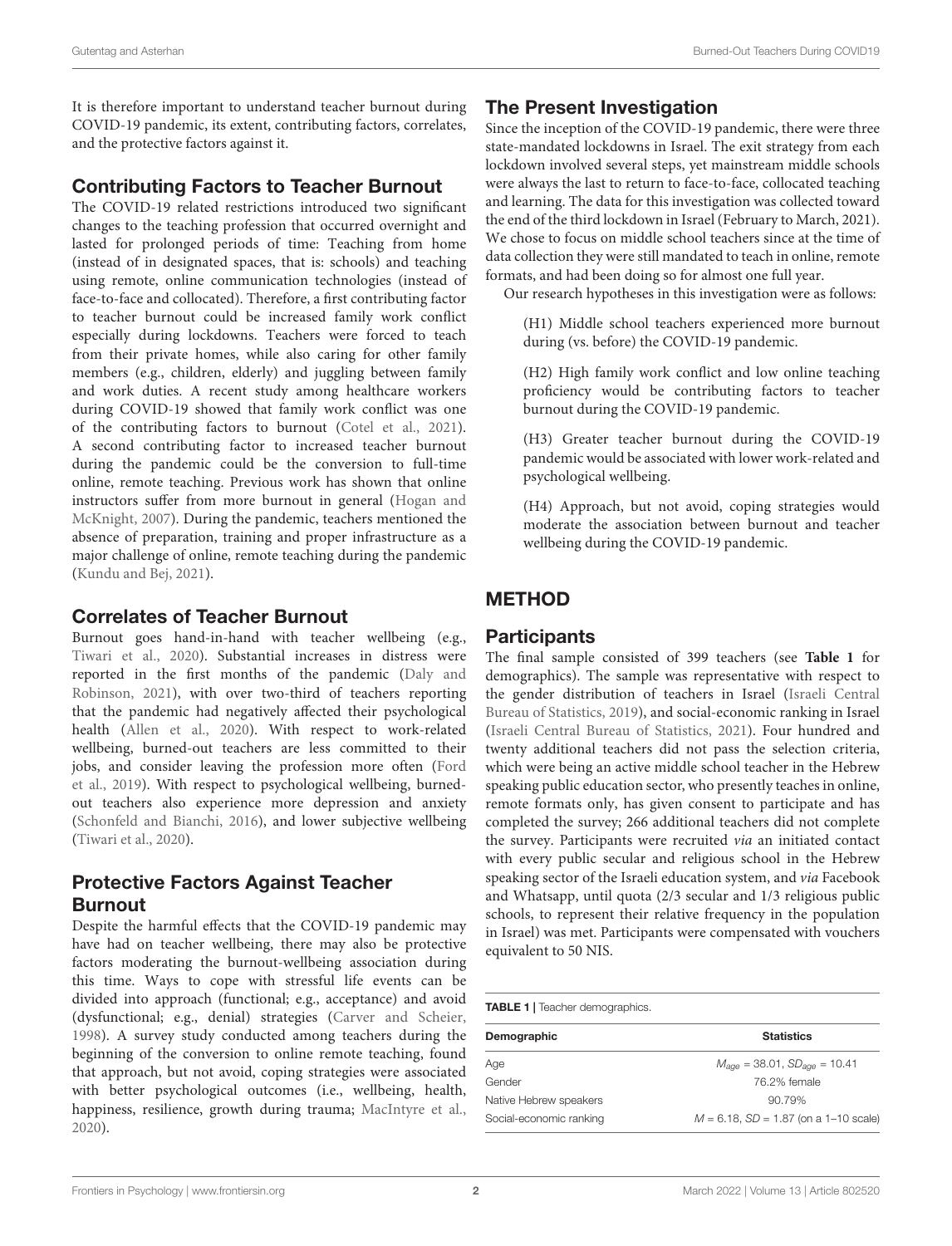A power analysis using G∗Power 3.0 [\(Faul et al.,](#page-5-17) [2007\)](#page-5-17) indicated that a sample of 368 was required to detect a smallmedium effect ( $R^2 = .03$ ), with 80% power, and .05 alpha. We increased this sample size by approximately 10% to account for potential attrition.

### Procedure

The study received approval from local research ethics committees.[1](#page-2-0) Data was collected between late February to early March, 2021, during the final weeks of the third lockdown in Israel, by which middle school teachers in Israel had been teaching in full online, remote conditions for the majority of the preceding year. The survey was conducted online and in Hebrew. Teachers read the general information and consented to participate anonymously. Then, they rated their online teaching proficiency, and family work conflict, burnout, job commitment, turnover intentions, depressive and anxiety symptoms, subjective wellbeing, coping strategies, and the change in their burnout compared to before the pandemic. Finally, they completed a demographic questionnaire.

### **Materials**

The survey included the following questionnaires (58 items in all in 10 questionnaires).

#### Change in Burnout

Teacher rated their work-related burnout during online, remote teaching, compared to before the COVID-19 pandemic (i.e., "my work-related burnout";  $-3$  = less than before the pandemic,  $0 =$  the same, and  $3 =$  more than before the pandemic).

#### Burnout

Teachers rated (1 = very mild, barely noticeable;  $7$  = very strong, major) the nine-item short-version of the Burnout scale [\(Maslach](#page-5-1) [and Jackson,](#page-5-1) [1981;](#page-5-1) e.g., "I feel emotionally drained from my work.";  $\alpha = .80$ ).

#### Online Teaching Proficiency

Teachers rated  $(1 =$  strongly disagree;  $7 =$  strongly agree) the item: "I am successful in remote online teaching."

#### Family Work Conflict

Teachers rated  $(1 =$  strongly disagree;  $7 =$  strongly agree) the five-item family work conflict scale [\(Netemeyer et al.,](#page-5-18) [1996;](#page-5-18) e.g., "Family related strain interferes with my ability to perform job related duties.";  $\alpha$  = .92).

#### Job Commitment

Teachers rated  $(1 = not at all; 5 = extremely)$  the four-item [Klein](#page-5-19) [et al.](#page-5-19) [\(2014\)](#page-5-19), Unidimensional, Target-free (KUT) measure (e.g., "How committed are you to the teaching vocation?";  $\alpha = .91$ ).

#### Turnover Intentions

Teachers rated (1 = certainly not,  $4 =$  maybe, and  $7 =$  certainly yes) the item: "Suppose you were starting your life over again, would you choose a teaching career again?" [\(Borg et al.,](#page-4-2) [1991\)](#page-4-2). We reverse-scored this item, so that higher scores indicated higher turnover intentions.

#### Depressive Symptoms

Teachers rated the frequency  $(1 = \text{rarely or none of the time};$ 4 = most or all of the time) of two representative symptoms ("I felt depressed," and "I could not get 'going"') from the short Center for Epidemiologic Studies Depression scale (CES–D; [Radloff,](#page-5-20) [1977\)](#page-5-20), referring to the past month ( $\alpha = .77$ ).

#### Anxiety Symptoms

Teachers rated the frequency  $(0 = not at all; 3 = nearly every day)$ of two representative symptoms ("Feeling nervous, anxious, or on edge," and "Not being able to stop or control worrying") from the seven-item brief Generalized Anxiety Disorder scale (GAD-7; [Spitzer et al.,](#page-5-21) [2006\)](#page-5-21), referring to the past month ( $\alpha = .86$ ).

#### Subjective Wellbeing

Teachers rated  $(1 =$  strongly disagree;  $7 =$  strongly agree) the fiveitem Satisfaction with Life Scale [\(Diener et al.,](#page-5-22) [1985;](#page-5-22) e.g., "I am satisfied with my life.";  $\alpha = .87$ ).

#### Approach Coping Strategies

Teachers rated  $(1 = I$  have not been doing this at all;  $4 = I$ 've been doing this a lot) the 28-item brief COPE [\(Carver,](#page-5-23) [1997\)](#page-5-23). Items were grouped into two types of strategies, approach ("I've been trying to come up with a strategy about what to do.";  $\alpha = .81$ ), and avoid ("I've been criticizing myself";  $\alpha = .70$ ).

# RESULTS

We conducted analyses in R (version 1.3.1093). Teachers reported experiencing more burnout during COVID-19 pandemic, compared to before the pandemic (one Sample's t-test comparing teachers' mean change in burnout ratings to 0, indicating no change;  $t(398) = 9.27$ ,  $p < .001$ ,  $d = 0.65$ ).

To examine the possible explanatory factors of burnout, we conducted a multiple regression analysis. Family work conflict and online teaching proficiency served as predictors (independent variables) of burnout during COVID-19 online, remote teaching (dependent variable). The model significantly predicted burnout  $[F(2, 396) = 77.06, p < .001,$  Multiple  $R^2 = .28$ ], and explained 28% of its variance. Each of the predictors contributed significantly to the model, the strongest being family work conflict  $[B = 0.20 \ (SD = 0.02), \beta = .35, t = 8.00, p < .001]$ , followed by online teaching proficiency  $[B = -0.27 \text{ (SD = 0.03)},$  $\beta = -.33, t = -7.61, p < .001$ .

<span id="page-2-0"></span><sup>&</sup>lt;sup>1</sup>Data were collected as part of a larger study designed to answer multiple research questions, and we only report on variables relevant to this project. The survey was developed to answer this investigation's research questions, as well as the research questions of related projects. When assembling the survey, we first listed all variables of interest in this and the other research projects. Then, we tried to find well-established and validated tools to assess each variable. When such tools were lacking, we developed items (e.g., change in burnout) to assess them. Due to the rapid nature of COVID-19 pandemic research, we did not pilot test the survey before administrating it to the research sample.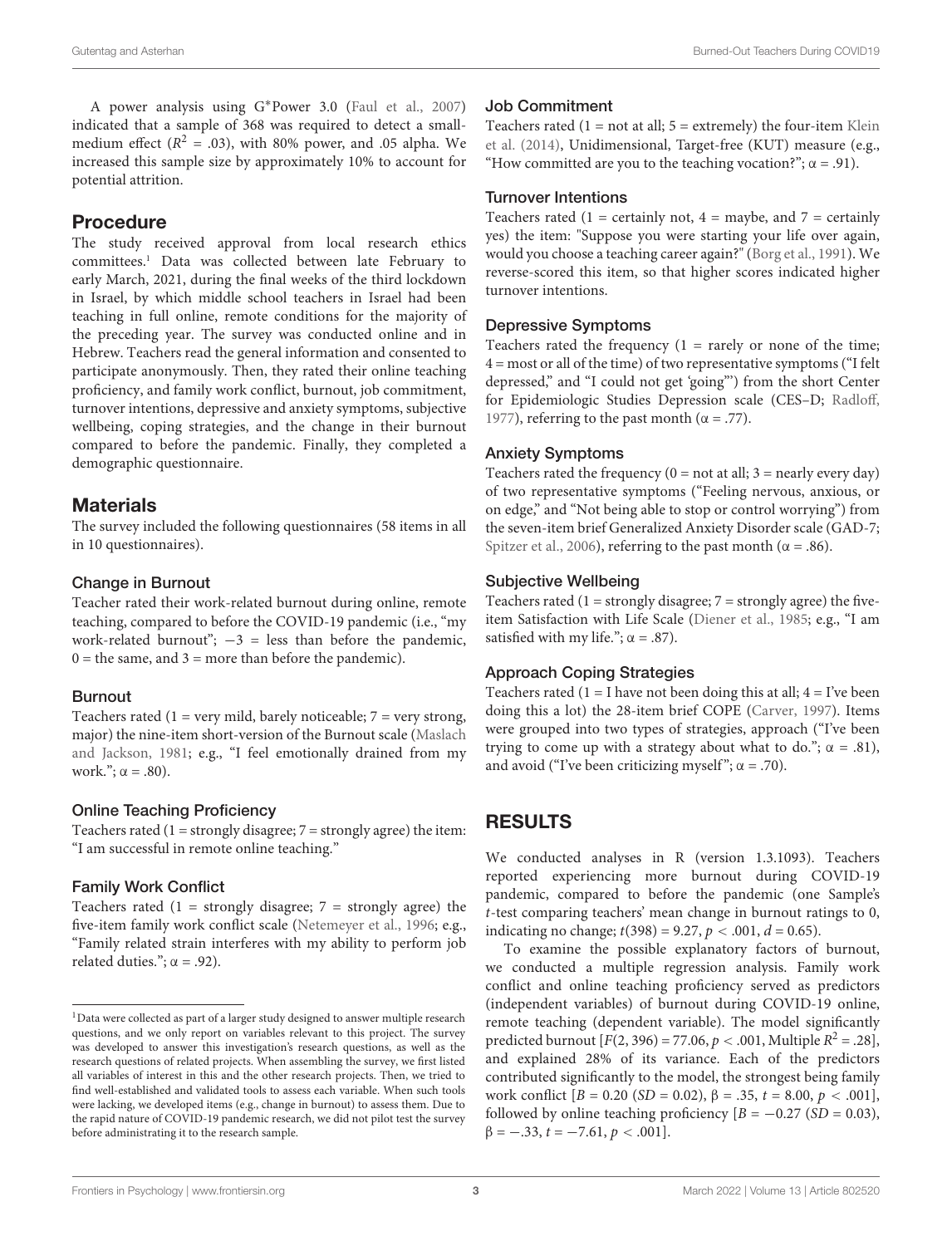<span id="page-3-0"></span>**TABLE 2** | Means, standard deviations, and correlations of key variables ( $N = 399$ ).

| Variable                       | Scale    | M    | <b>SD</b> | 1        | $\mathbf{2}$ | з        | 4        | 5         | 6        | 7        | 8        | 9        | 10               |
|--------------------------------|----------|------|-----------|----------|--------------|----------|----------|-----------|----------|----------|----------|----------|------------------|
| 1. Chang in burnout            | $(-3)-3$ | 0.75 | 1.62      |          |              |          |          |           |          |          |          |          |                  |
| 2. Burnout                     | $1 - 7$  | 2.95 | 0.99      | $.22***$ |              |          |          |           |          |          |          |          |                  |
| 3. Online teaching proficiency | $1 - 7$  | 5.38 | 1.23      | $-.09$   | $-.40**$     |          |          |           |          |          |          |          |                  |
| 4. Family work conflict        | $1 - 7$  | 3.34 | 1.73      | $.24**$  | $.42**$      | $-.21**$ |          |           |          |          |          |          |                  |
| 5. Job commitment              | $1 - 5$  | 4.49 | 0.63      | $.11*$   | $-.42**$     | $.37**$  | $-.17**$ |           |          |          |          |          |                  |
| 6. Turnover intentions         | $1 - 7$  | 4.82 | 1.80      | .05      | $.28**$      | $-.05$   | .10      | $-.23**$  |          |          |          |          |                  |
| 7. Depressive symptoms         | $1 - 4$  | 2.08 | 0.82      | $.29**$  | $.53***$     | $-.26**$ | $.32**$  | $-.26**$  | $.20**$  |          |          |          |                  |
| 8. Anxiety symptoms            | $0 - 3$  | 1.13 | 0.81      | $.30**$  | $.50**$      | $-.20**$ | $.36***$ | $-.15***$ | $.17**$  | $.60**$  |          |          |                  |
| 9. Subjective wellbeing        | $1 - 7$  | 5.03 | 1.22      | $-.08$   | $-.32**$     | $.22***$ | $-.09$   | $.37**$   | $-.35**$ | $-.33**$ | $-.33**$ |          |                  |
| 1. Approach coping strategies  | $1 - 4$  | 3.05 | 0.47      | .09      | $-.28**$     | $.19***$ | .01      | $.33***$  | $-.22**$ | $-.13*$  | $-.09$   | $.30**$  |                  |
| 11. Avoid coping strategies    | $1 - 4$  | 2.29 | 0.43      | .06      | $.33**$      | $-.20**$ | $.19**$  | $-.20**$  | .04      | $.43**$  | $.42**$  | $-.26**$ | .10 <sup>°</sup> |

 $*_{p}$  < .05,  $*_{p}$  < .01.



<span id="page-3-1"></span>Next, we examined the correlates of burnout. As can be seen in **[Table 2](#page-3-0)**, higher burnout was associated with indicators of workrelated wellbeing (i.e., lower work commitment, higher turnover intentions) and of psychological wellbeing (i.e., more depressive symptoms, more anxiety symptoms, lower subjective wellbeing).

Finally, we examined coping strategies as a possible moderator against burnout. We examined approach and avoid coping strategies as moderator of the associations between burnout and work-related (i.e., work commitment, turnover intentions) and psychological wellbeing (i.e., depressive symptoms, anxiety symptoms, subjective wellbeing). After a Bonferroni correction for multiple comparisons  $(0.05/10 = .005)$ , one significant moderation emerged, for approach coping strategies  $\times$  turnover intentions interaction (B = 0.20, SE = 0.05, β = .17, t = 3.66,  $p \lt 0.001$ ). There was a significant main effect for approach coping strategies (B = −0.50, SE = 0.10, β = −.24, t = −5.11,  $p < .001$ ), and turnover intentions ( $B = 0.13$ ,  $SE = 0.03$ ,  $\beta = .24$ ,  $t = 5.14$ ,  $p = .001$ ). As shown in **[Figure 1](#page-3-1)**, among teachers lower in approach coping strategies, burnout was high regardless of turnover intentions level ( $B = 0.04$ ,  $SE = 0.03$ ,  $t = 1.20$ ,  $p = .230$ ); whereas among teachers higher in approach coping strategies, a positive association was found between burnout and turnover intentions ( $B = 0.23$  $B = 0.23$  $B = 0.23$ ,  $SE = 0.04$ ,  $t = 5.92$ ,  $p < .001$ ).<sup>2</sup>

# **DISCUSSION**

After a stressful year, it is not surprising that teachers reported experiencing more burnout during (vs. before) the COVID-19 pandemic. Contributing factors to this burnout were high family work conflict, and low perceived proficiency for online teaching. The higher teacher burnout during COVID-19, the lower their work commitment is, and the higher their turnover intentions are. Higher teacher burnout was also associated with more depressive and anxiety symptoms, and lower subjective wellbeing. Approach coping strategies served as a protective factor against the association between burnout and turnover

<span id="page-3-2"></span> ${}^{2}$ A test of multicollinearity indicates that Tolerance = 0.96, and VIF = 1.05. According to [Ho](#page-5-24) [\(2006\)](#page-5-24), tolerance of 0.10\VIF greater than 10 merits further investigation, which is not the case here.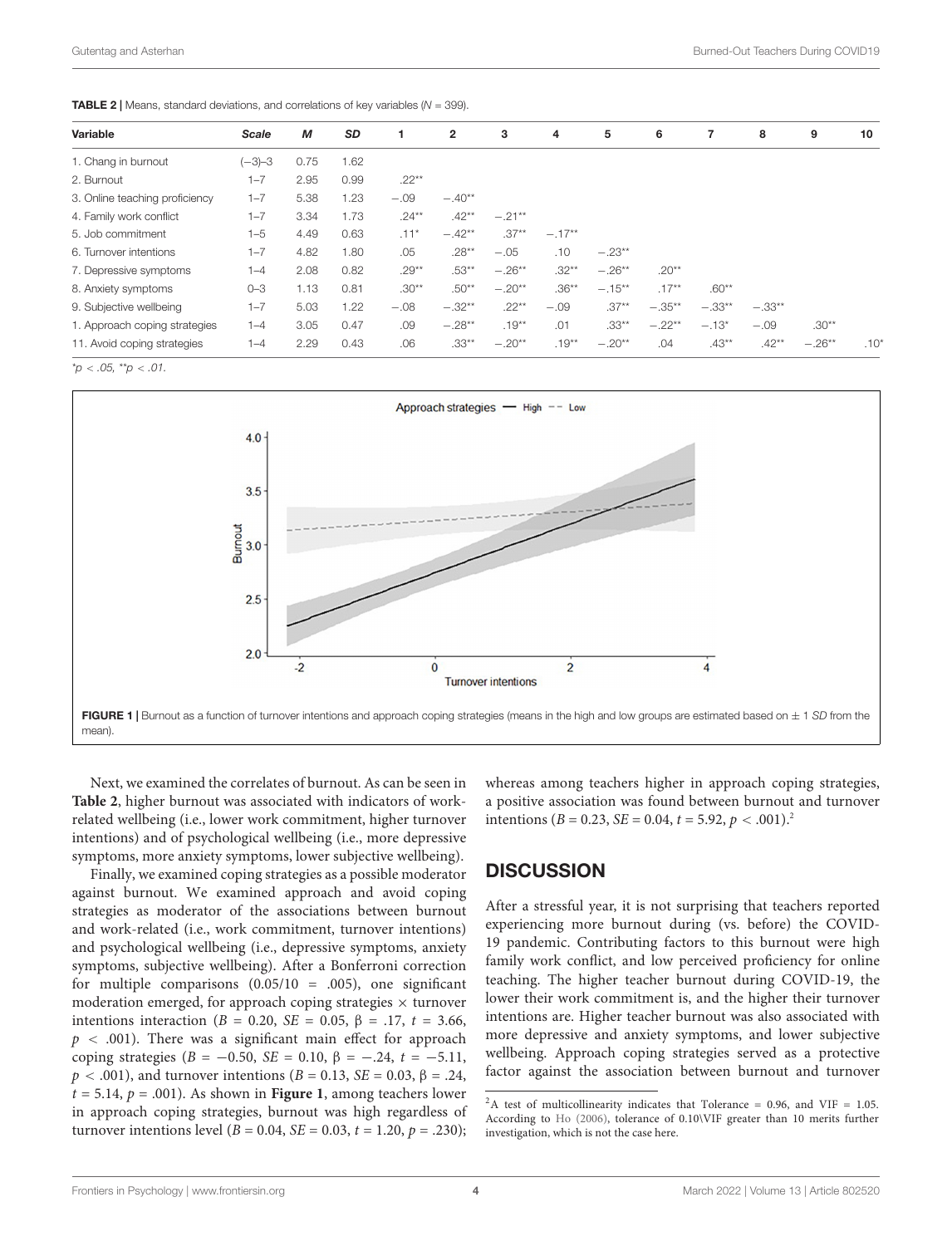intentions, but not against the other associations of burnout (i.e., work commitment, depressive or anxiety symptoms, subjective wellbeing). As expected, avoid coping strategies did not serve as a protective factor against the burnout-wellbeing association.

### Theoretical and Pragmatic Implications

COVID-19 pandemic has taken its toll on teacher burnout (e.g., [Pressley,](#page-5-5) [2021\)](#page-5-5). Understanding teacher burnout is therefore important. The first contributing factors to teacher burnout was high family work conflict, which is consistent with previous research on healthcare workers [\(Cotel et al.,](#page-5-6) [2021\)](#page-5-6). Family work conflict was unrelated to gender ( $r_{PB} = -.04$ , ns), but was related to the mere fact of having kids ( $r_{PB} = .18$ ,  $p < .001$ ). Alleviating the family work conflict could therefore reduce chances of burnout. This can be achieved by, for example, offering subsidized childcare for working teachers, as was customary with respect to healthcare workers in many countries. The second contributing factors to teacher burnout was low online teaching proficiency. Promoting online teaching proficiency in general, and for teachers still struggling with ICT technologies one year into the pandemic in particular, seems a viable way to reduce teacher burnout.

High burnout was associated with low teacher wellbeing. In line with previous research conducted before the pandemic [\(Ford](#page-5-11) [et al.,](#page-5-11) [2019\)](#page-5-11), teachers' work-related wellbeing was associated with lower job commitment, and higher turnover intentions during COVID-19 pandemic. Also in line with previous research prior to COVID-19 [\(Schonfeld and Bianchi,](#page-5-12) [2016;](#page-5-12) [Tiwari et al.,](#page-5-9) [2020\)](#page-5-9), teacher psychological health during the pandemic was associated with more depressive and anxiety symptoms, and lower subjective wellbeing. Therefore, attending to teachers' burnout is paramount, as it is directly associated with their workrelated and psychological wellbeing. It might be wise to detect early signs of teacher burnout, and provide these teachers with immediate support (for example, a "hot line" for teachers).

Finally, the ultimate negative outcome of burnout is turnover. In line with previous study [\(MacIntyre et al.,](#page-5-14) [2020\)](#page-5-14), we found that approach (but not avoid) coping strategies were related to better outcomes among teachers, by moderating the burnout-turnover intentions association. Therefore, to reduce turnover intentions among teachers due to COVID-19, it might be best to focus on supporting such coping strategies (that is: acceptance, emotional or instrumental support, positive reframing, active coping, and planning; [Carver,](#page-5-23) [1997\)](#page-5-23).

### Future Directions

We highlight four limitations of the present study. First, the correlational design we employed does not allow for causal inferences. For example, within the current set-up, we cannot discern whether anxiety leads to burnout, or vice versa. Some

# **REFERENCES**

<span id="page-4-1"></span>Allen, R., Jerrim, J., and Simms, S. (2020). How did the early stages of the COVID-19 pandemic affect teacher wellbeing? Centre for Education Policy and Equalising Opportunities (CEPEO) Working Paper. 20–15. Available online at: [https://](https://EconPapers.repec.org/RePEc:ucl:cepeow:20-15) [EconPapers.repec.org/RePEc:ucl:cepeow:20-15](https://EconPapers.repec.org/RePEc:ucl:cepeow:20-15) (Accessed November 9, 2021).

have suggested that a significant predictor for teacher burnout during COVID-19 is anxiety [\(Pressley,](#page-5-5) [2021\)](#page-5-5). It might also be that burnout leads to anxiety (e.g., [Koutsimani et al.,](#page-5-25) [2019\)](#page-5-25). Future research could examine the directionality of these effects using longitudinal designs. Second, in this investigation, we conducted a cross-sectional survey. This form of inquiry does not allow us to examine the underlying process leading to the observed associations. For instance, it would be interesting to study how low online teaching proficiency shapes teacher burnout. Third, we only examined teacher turnover intentions and not actual turnover. A recent United States teacher survey indicated that one of every four teachers was thinking of quitting their job, of whom 70% attributed these intentions to the pandemic [\(Steiner](#page-5-26) [and Woo,](#page-5-26) [2021\)](#page-5-26). A systematic follow-up study could examine the extent to which teachers fulfilled these intentions. Finally, in the present investigation we focused on teachers, but not on their students, whose wellbeing and scholastic achievement could have been affected by teacher burnout.

# DATA AVAILABILITY STATEMENT

The datasets analyzed for this study can be found in the OSF: [https://osf.io/c4emp/?view\\_only=e6d962567a8d43308fb4928ae3](https://osf.io/c4emp/?view_only=e6d962567a8d43308fb4928ae33fc637) [3fc637.](https://osf.io/c4emp/?view_only=e6d962567a8d43308fb4928ae33fc637)

# ETHICS STATEMENT

The studies involving human participants were reviewed and approved by the School of Education, The Hebrew University of Jerusalem, and the Israeli Ministry of Education. The participants provided their written informed consent to participate in this study.

# AUTHOR CONTRIBUTIONS

TG and CA contributed to the design and implementation of the research, to the analysis of the results, and to the writing of the manuscript. Both authors contributed to the article and approved the submitted version.

# FUNDING

This research was supported by the grants from the Israeli Ministry of Education (grant number 3011005091) to TG and CA and the Israeli Science Foundation (grant number 2693/17) to CA.

<span id="page-4-0"></span>Azevedo, J. P., Hasan, A., Goldemberg, D., Geven, K., and Iqbal, S. A. (2021). Simulating the potential impacts of COVID-19 school closures on schooling and learning outcomes. A set of global estimates. World Bank Res. Obser. 36, 1–40. [doi: 10.1080/00131911.2021.2007054](https://doi.org/10.1080/00131911.2021.2007054)

<span id="page-4-2"></span>Borg, M. G., Riding, R. J., and Falzon, J. M. (1991). Stress in teaching: a study of occupational stress and its determinants, job satisfaction and career